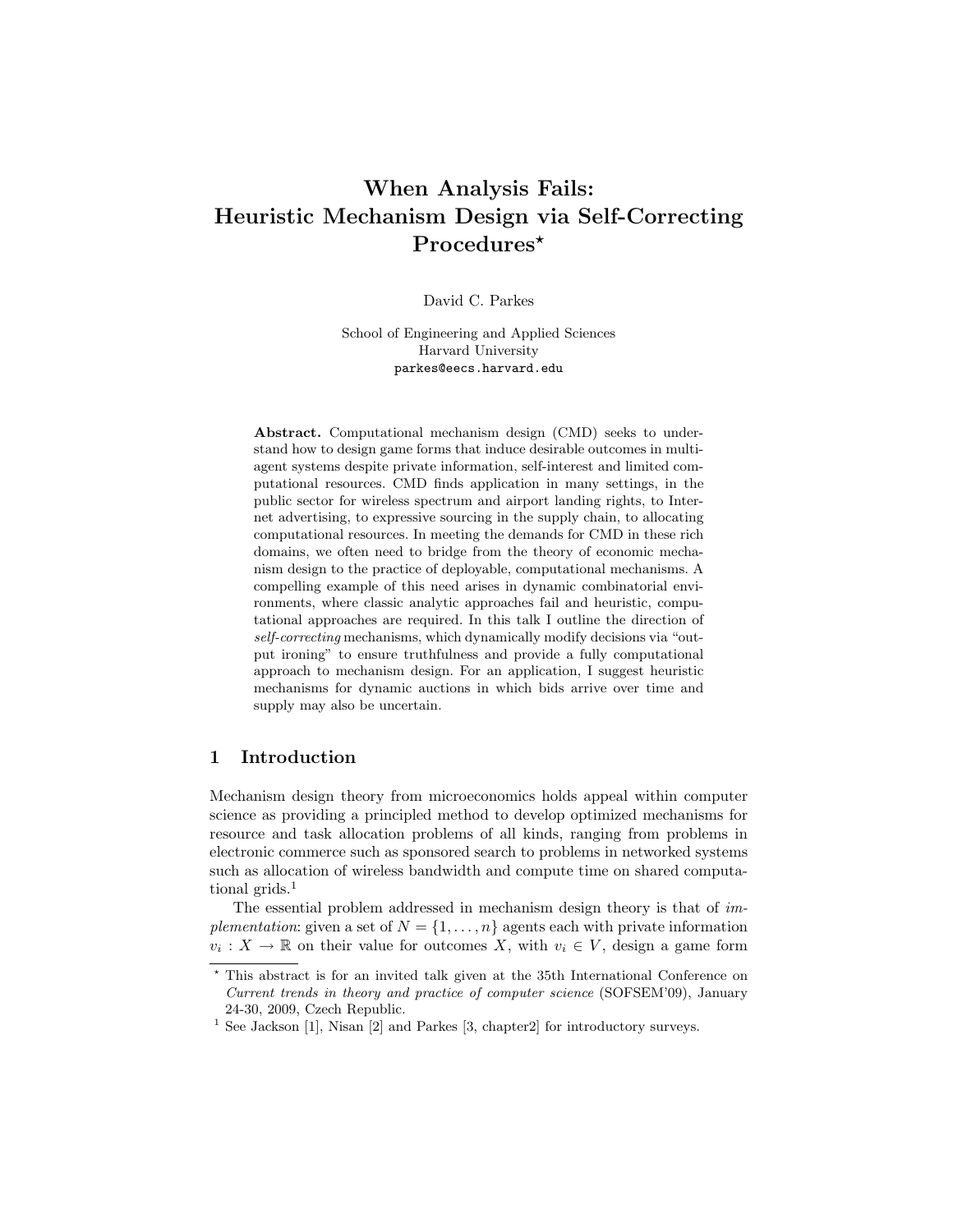in which agents send messages that represent reports about their valuations, so that the outcome selected in the equilibrium of the game satisfies some desired social choice function  $f: V^n \to X$ . For example, perhaps the goal is to allocate a resource to the agent with the highest value, in which case a second-price sealedbid [4] auction will implement the outcome in a dominant-strategy equilibrium. See Varian [5] for a simple exposition of this result and its generalization to the celebrated Vickrey-Clarke-Groves [4, 6, 7] mechanism.

It is often useful in mechanism design to focus on direct-revelation mechanisms, simultaneous-move games in which each agent sends a message that corresponds to a report about its valuation. A direct-revelation mechanism is defined by a pair  $(g, t)$  of an outcome rule  $g: V^n \to X$  and payment rule  $t: V^n \to \mathbb{R}^n$ , where  $t_i(v)$  for  $v \in V^n$  is the payment by agent i to the mechanism. The standard analytical approach is to impose constraints on  $(q, t)$  and find the mechanism that best-satisfies a set of desiderata (e.g., efficiency, revenue optimality, fairness, budget balance, and so forth) across the space of incentive-compatible  $(=$ non-manipulable) mechanisms. This is best illustrated by Myerson's derivation of the revenue-optimal mechanism for selling a resource when the seller has a distribution function  $F_i$  to characterize the valuation of each buyer  $i \in N$ . Myerson was able to show an equivalence between the problem of finding the optimal incentive-compatible mechanism and the comparatively simple problem of maximizing expected "virtual surplus" subject to monotonicity constraints,<sup>2</sup> and further reduce this to the problem of maximizing "ironed" virtual surplus. Ironing, for Myerson, is a process by which the virtual valuation functions are transformed into (weakly) non-decreasing functions of reported value by to "iron out" any such failure of monotonicity of virtual valuation as a function of valuation.

But in many problems of practical interest, the rules of a mechanism must be specified by a computational procedure rather than an analytic formula because no tractable procedure exists to implement the "ideal" mechanism, and these problems present a need to address two kinds of bottlenecks:

- The scalability bottleneck: mechanism rules must be realized by computationally tractable procedures.
- The analytic bottleneck: analytic methods to derive useful mechanisms fail in discrete, multidimensional and combinatorial problems.

Indeed, it is notable that very little progress has been made on extending Myerson's analysis of revenue optimizing auctions to selling more than two goods.

Computational mechanism design seeks to combine economic and computational thinking, and has made good progress on addressing the scalability bottleneck. Early progress came by working with existing mechanisms, while making

<sup>&</sup>lt;sup>2</sup> The virtual valuation of agent i given value  $v_i$  is  $\phi_i(v_i) = v_i - [1 - F_i(v_i)]/F'_i(v_i)$ , the virtual surplus of an allocation is the virtual valuation of the winner if the resource is allocated or the value of the seller for the resource otherwise, and monotonicity requires that the probability that an agent is allocated is (weakly) non-decreasing in its reported value, for all values of other agents.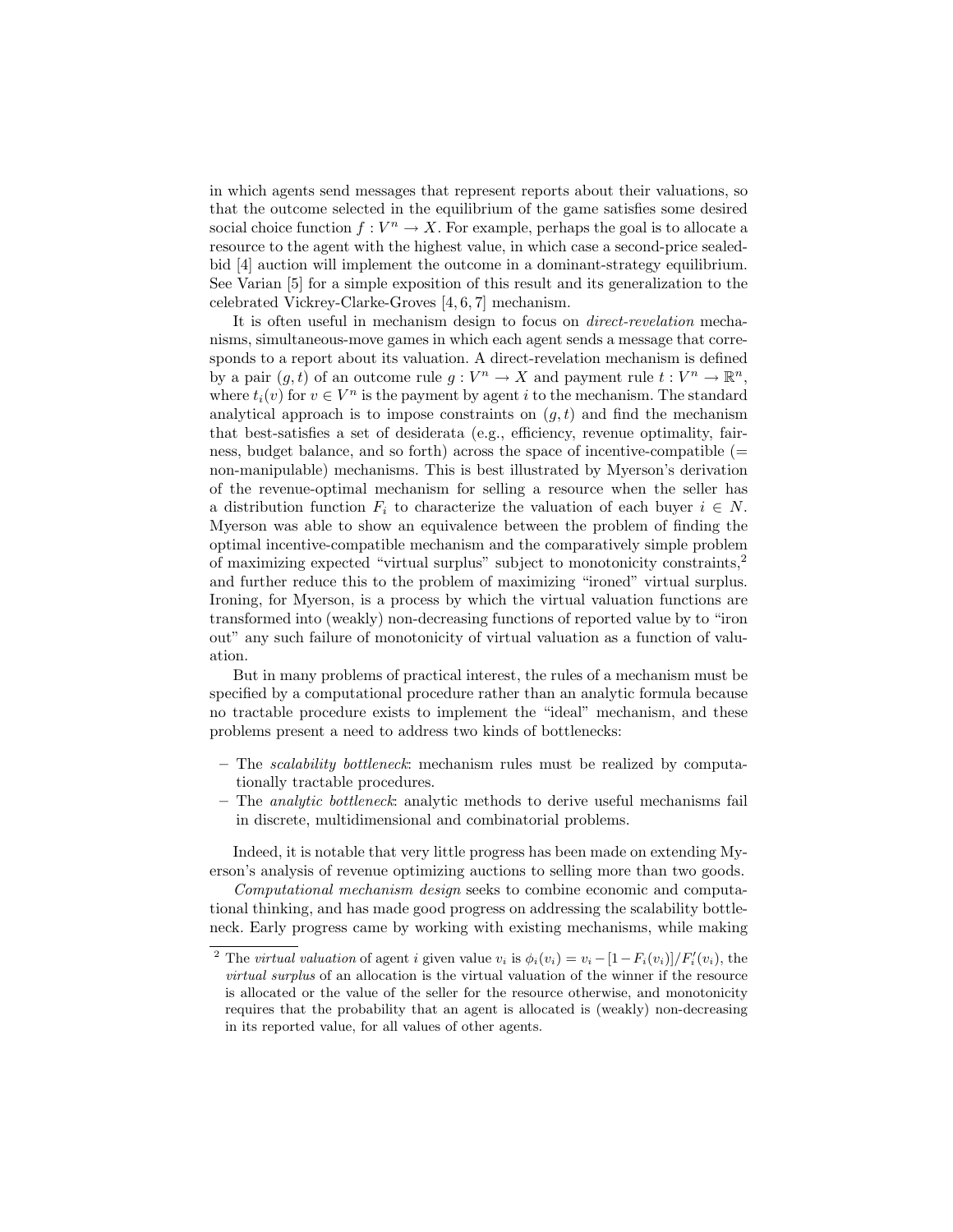significant advances through concise and expressive bidding languages, methods for efficient preference elicitation, and with fast algorithms for determining the outcome of a mechanism given reports. Much of this progress was made in the important domain of combinatorial auctions, i.e. auctions in which agents have non-linear valuations on bundles of items [8].

A second wave of progress involved reconciling tensions between computational and economic constraints, and developing novel mechanisms, for instance through "prior-free" mechanisms [9], approximate mechanisms [10, 11] and often working in problem domains that are particular to computer science such as those of network routing and job scheduling. But progress here was limited to addressing the scalability bottleneck and not the analytic bottleneck, in that where new mechanisms were derived the incentive-compatibility analysis was still performed by hand through mathematical analysis and this has limited progress.

A new, third wave of progress in computational mechanism design must seek to address both the scalability and the analytic bottlenecks by leveraging computational methods also for the design of mechanisms. This includes automated mechanism design [12] and parameterized mechanism design [13]. But I do not find these approaches entirely satisfactory, and argue in this talk the following point, that

a problem of computational mechanism design can be considered solved when we can take a state-of-the-art computational procedure for solving a centralized, cooperative problem and apply "with small modification" to solve the mechanism design problem.

Clearly a lot is buried in the meaning of "with small modification," but I will offer an illustrative example in the form of *self-correcting mechanisms* for dynamic auctions [14, 15]. One of the underlying observations that drives work on self-correcting mechanisms is that rather than have a complete description of the rules of a mechanism, it is sufficient that mechanism properties be guaranteed only to the extent necessary to ensure equilibrium properties, so that selfinterested participants know how to best represent their own interests. Given this observation, the basic idea in self-correcting mechanisms is to achieve these sufficient properties through a computational procedure that acts as a "wrapper" to augment an underlying (possibly heuristic) computational method.

A good example of a problem that exhibits both the scalability and analytic bottlenecks is that of dynamic multi-item auctions where bids arrive over time for multiple units of a resource, that may itself be in uncertain supply. Given a probabilistic model of bid dynamics, the underlying decision problem is one for which compelling computational methodologies exist but for which there are no closed-form solutions. Moreover, a complete characterization of truthful mechanisms is available that requires that the mechanism policy is monotonic, in the sense that if an agent is allocated for some bid then it is allocated for all "higher" bids (= larger value, smaller quantity, more relaxed time constraints) [16]. In the absence of a computational methodology for mechanism design, mechanisms are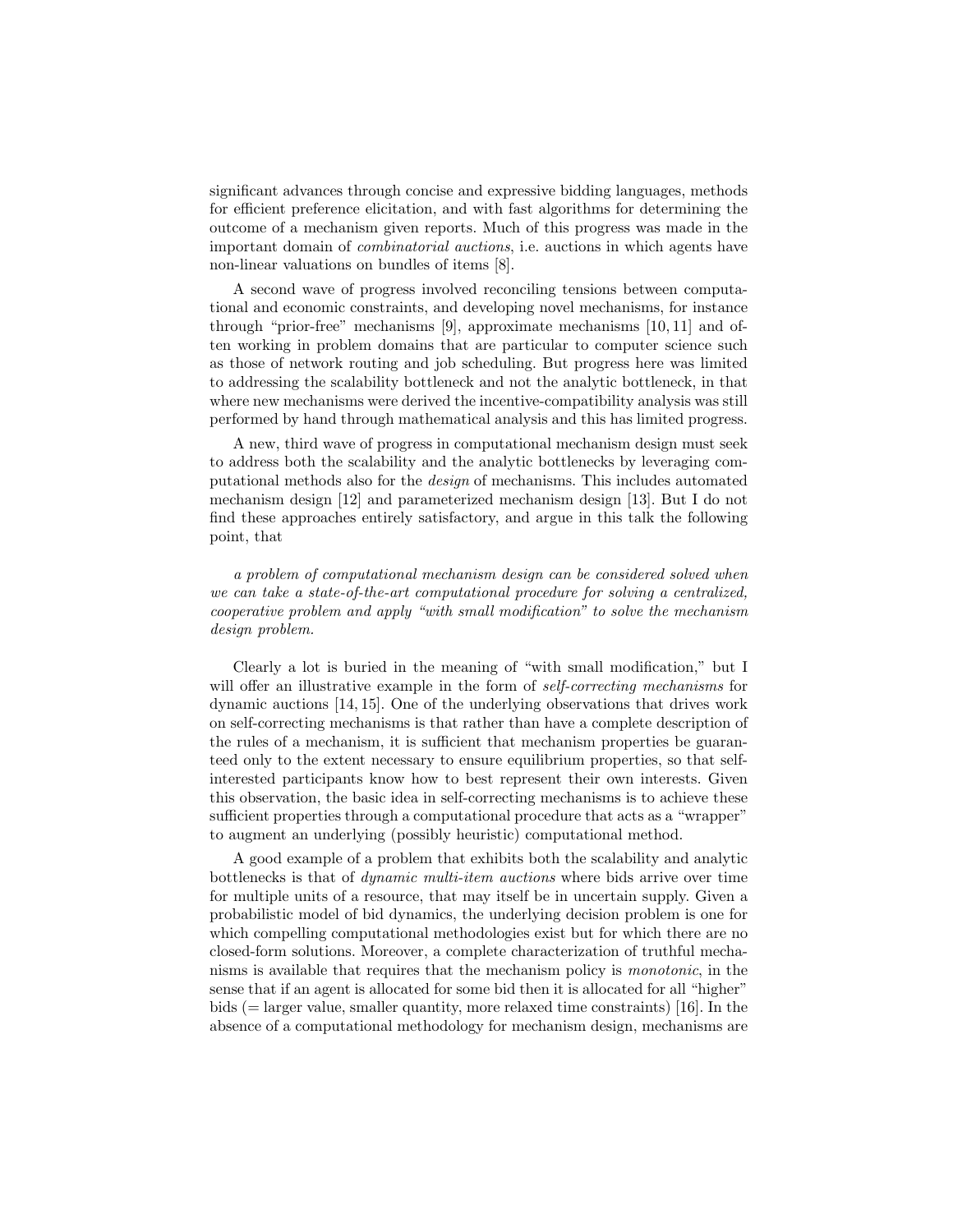available for this problem only in the case of simple probabilistic environments for which the underlying decision problem has an analytic solution [17–22].

In illustrating the idea of self-correcting mechanisms I will show how the computational procedure of online stochastic combinatorial optimization [23] can be combined with a procedure to automatically perform sensitivity analysis of the decision policy "on the fly," in order to modify allocation decisions as necessary to ensure monotonicity properties and thus truthfulness. The result is a scalable, dynamic auction for buyers with multi-unit demand that is demonstrated for both expiring goods (e.g. time on a compute server) non-expiring goods with a deadline (e.g. theater tickets). The sensitivity analysis procedure is a form of "ironing" in the sense of Myerson, except that it irons away failure of monotonicity in the outcome of the mechanism rather than in the inputs to a mechanism, but to the same end of providing a truthful equilibrium. Thus I think of this as output ironing, whereas Myerson's procedure is one of input ironing.

In summary, the main message of this talk is there exists a need to couple characterizations of truthful (or "incentive-compatible") mechanisms with a fully computational methodology in which state-of-the-art computational procedures for decision making and optimization are modified in order to achieve these properties and without needing to resort to analytic methods to design mechanisms. I refer to these mechanisms as "self-correcting" mechanisms and offer applications to dynamic auctions to illustrate the approach.

## Acknowledgments

Much of the content of this talk comes from collaborations with Ruggiero Cavallo, Satinder Singh and especially Florin Constantin and Quang Duong. This work is also supported in part by a Microsoft Fellowship and a Yahoo! Fellowship.

## References

- 1. Jackson, M.O.: Mechanism theory. In Derigs, U., ed.: The Encyclopedia of Life Support Systems. EOLSS Publishers (2003)
- 2. Nisan, N.: Introduction to mechanism design (for computer scientists). In Nisan, N., Roughgarden, T., Tardos, E., Vazirani, V., eds.: Algorithmic Game Theory. Cambridge University Press (2007)
- 3. Parkes, D.C.: Iterative Combinatorial Auctions: Achieving Economic and Computational Efficiency. PhD thesis, Department of Computer and Information Science, University of Pennsylvania (May 2001)
- 4. Vickrey, W.: Counterspeculation, auctions, and competitive sealed tenders. Journal of Finance 16 (1961) 8–37
- 5. Varian, H., MacKie-Mason, J.K.: Generalized Vickrey auctions. Technical report, University of Michigan (1995)
- 6. Clarke, E.H.: Multipart pricing of public goods. Public Choice 11 (1971) 17–33
- 7. Groves, T.: Incentives in teams. Econometrica 41 (1973) 617–631
- 8. Cramton, P., Shoham, Y., Steinberg, R., eds.: Combinatorial Auctions. MIT Press (January 2006)